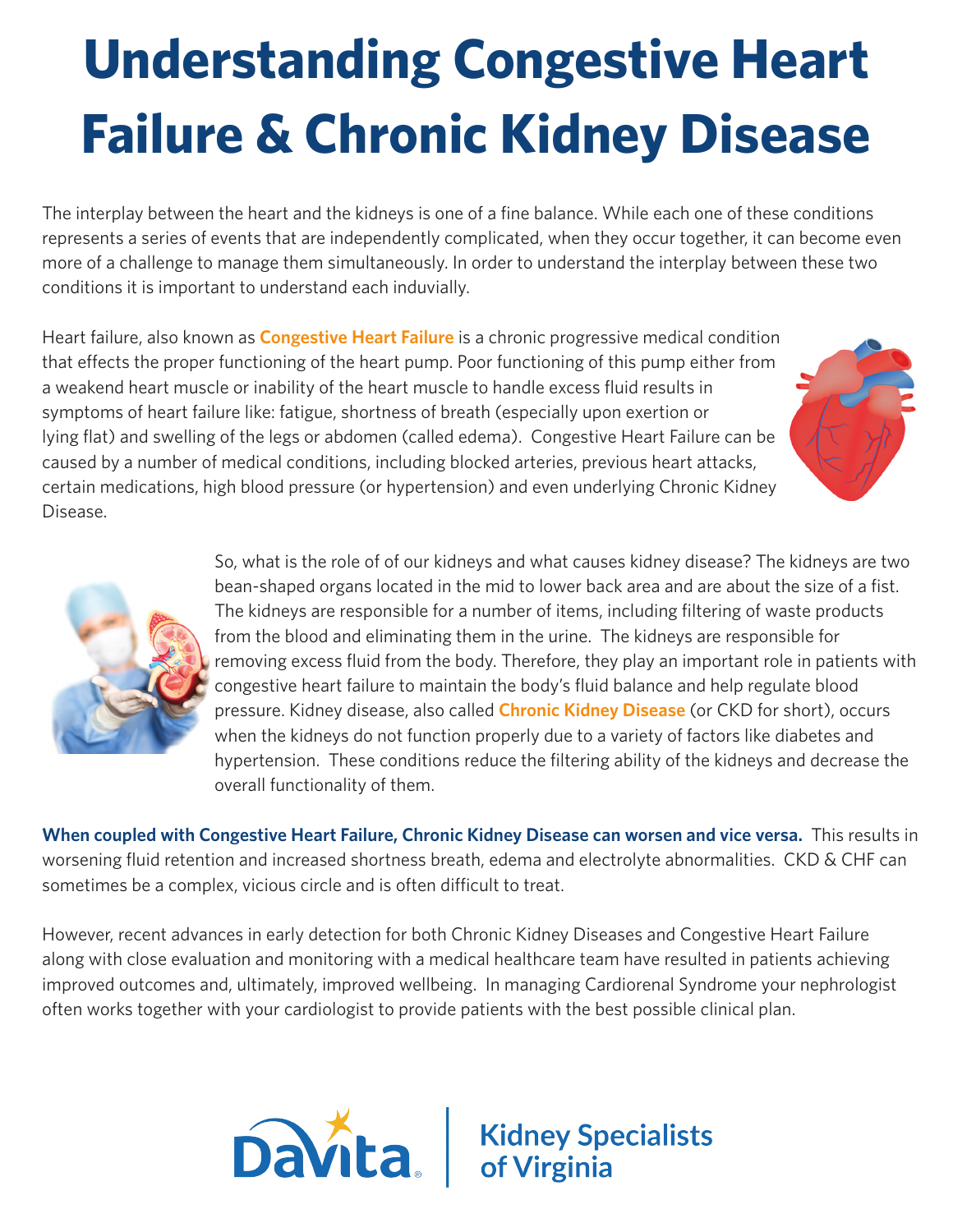### **Treatment Options**

The following are some treatment options that your doctor and healthcare team may implement with you to better control both Chronic Kidney Disease and Congestive Heart Failure. Our approach to managing patients with these two chronic conditions consists of four main interventions.

- **1. Patient education**
- **2. Dietary changes**
- **3. Weight based diuretic management.**
- **4. Treatment of concurrent medical conditions.**

Understanding the interplay of the heart and kidney is very important as patients help manage the diuretic dosing based on daily weight monitoring. Maintaining of meticulous weight and blood pressure records by a patient/caregiver or home health services for patients with CHF helps the physician dose medications appropriately so that patients are at less risk of dehydration from over use of diuretic or going into decompensated heart failure for taking too little. We request when possible that patients keep a log of their daily weight in pounds, blood pressure readings and diuretic doses. We then monitor the renal function to ensure that the kidney will tolerate these medication changes. The added advantage of this approach is that it provides a visual guide for patients to be able to understand their own diuretic doses to prevent complications.



We request all patients to make **dietary changes.** Having patients follow a low salt or a 2 gm salt diet is a very important intervention. Diuretics (fluid pills) and high blood pressure medications work better when a patient eats less salt. As part of this diet we request patients to eliminate drinking sodas or eating prepackaged foods as they tend to be high in sodium content. We also advise them not to use a salt substitute as it has a large amount of potassium that can be dangerous in the setting of poor kidney function. When appropriate, we also request the patient be on a fluid restriction and decrease the amount of fluids they drink. The idea of this regimen is to help lose excess fluid and decrease fluid accumulation.

This sets the stage of a **weight based diuretic regimen**. Patients are started on diuretics to help remove excess fluid and then to prevent weight gain from fluid accumulation. We do this with daily or 3 times a week weight monitoring to determine the dose of diuretic. Patients should take water pills (diuretics) as prescribed. Patients should weigh themselves at least 3-4 times a week (if possible every day) at the same time each day. If a patient gained more than 5 pounds in the last 2-3 days, they need to call a doctor.





# **Davita** Kidney Specialists